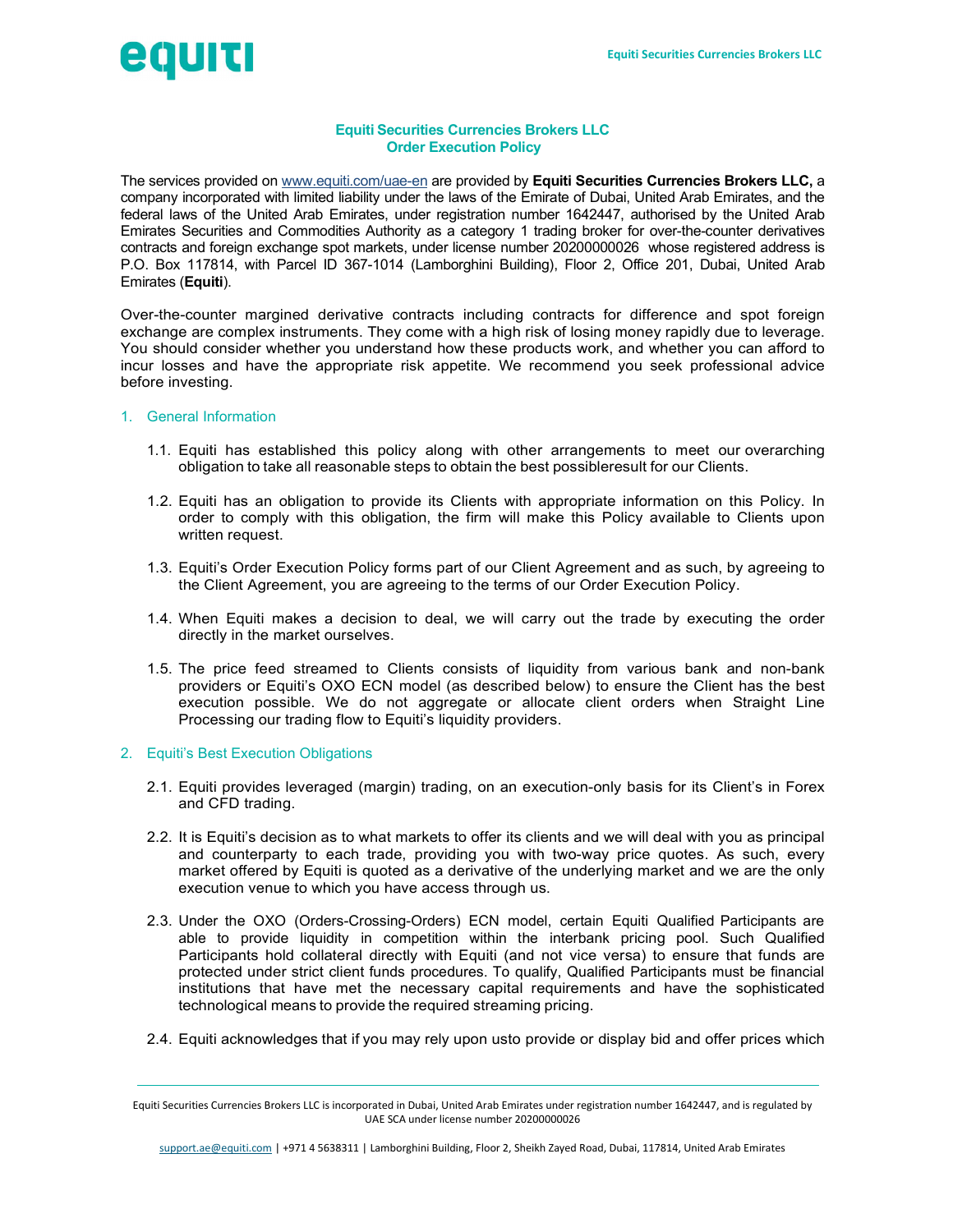

are the best available prices for investors on a consistent basis.

- 2.5. Equiti will act in accordance with the best interests of our Clients when placing orders with other entities for execution. In complying with this duty Equiti must take all reasonable steps to obtain the best possible result for its Clients taking into account the execution factors.
- 2.6. The execution factors are: price, costs, speed, likelihood of execution and settlement, size, nature, and any other consideration relevant to the order.
- 2.7. The relative importance of these factors must be determined by reference to the "execution criteria" and, the requirement to determine the best possible result in terms of the total consideration (see below). The execution criteria are as follows:
	- (i) the characteristics of the Client;
	- (ii) the characteristics of the Client order;
	- (iii) the characteristics of the financial instrument that are the subject of that order; and
	- (iv) the characteristics of the execution venues to which that order canbe directed.
- 2.8. When Equiti executes an order on behalf of a Client, the best possible result must be determined in terms of the total consideration, representing the price of the financial instrument and the costs related to execution, which must include all expenses incurred by the Client which are directly related to the execution of the order. These will include the execution venue fees, clearing and settlement fees and any other fees paid to third parties involved in the execution of the order.
- 2.9. While Equiti will seek to ensure that the prices we display are competitive we are not able to give a warranty, express or implied, that the bid and offer prices displayed on our trading systems always represent the best prevailing market prices for investors. Our quoted prices may reflect market volatility or additional costs and charges which may result in an increase in the spread as well as per transaction.
- 2.10. Factors include:
	- (i) Price: Equiti takes the underlying market price of the derivative it is quoting and then applies an algorithm to this price to achieve its own market price. The underlying feed that Equiti uses may be from one source in the case of FX from several feeds. Where several feeds are used the best bid and offer combinations are used to maintain tight spreads at all times.
	- (ii) Costs: Our market price will often be different to the underlying as it may also include commissions or financing.
	- (iii) Liquidity: The price made by Equiti, similar to the underlying market, is usually good in up to a certain size. In order to maintain additional liquidity, a different spread may be applied to the price provided in the underlying market.
	- (iv) Speed of execution: In order to facilitate the speed of execution Equiti has imposed a maximum deal size on every market. This limit is regularly monitored and takes into consideration many factors including liquidity and volatility to determine an amount that we are confident to accept without referral to speed up execution.
- 2.11. Other Factors: While the above four factors are considered by Equiti to be the most important in our best execution policy, there are many other situations which can arise leading to price

Equiti Securities Currencies Brokers LLC is incorporated in Dubai, United Arab Emirates under registration number 1642447, and is regulated by UAE SCA under license number 20200000026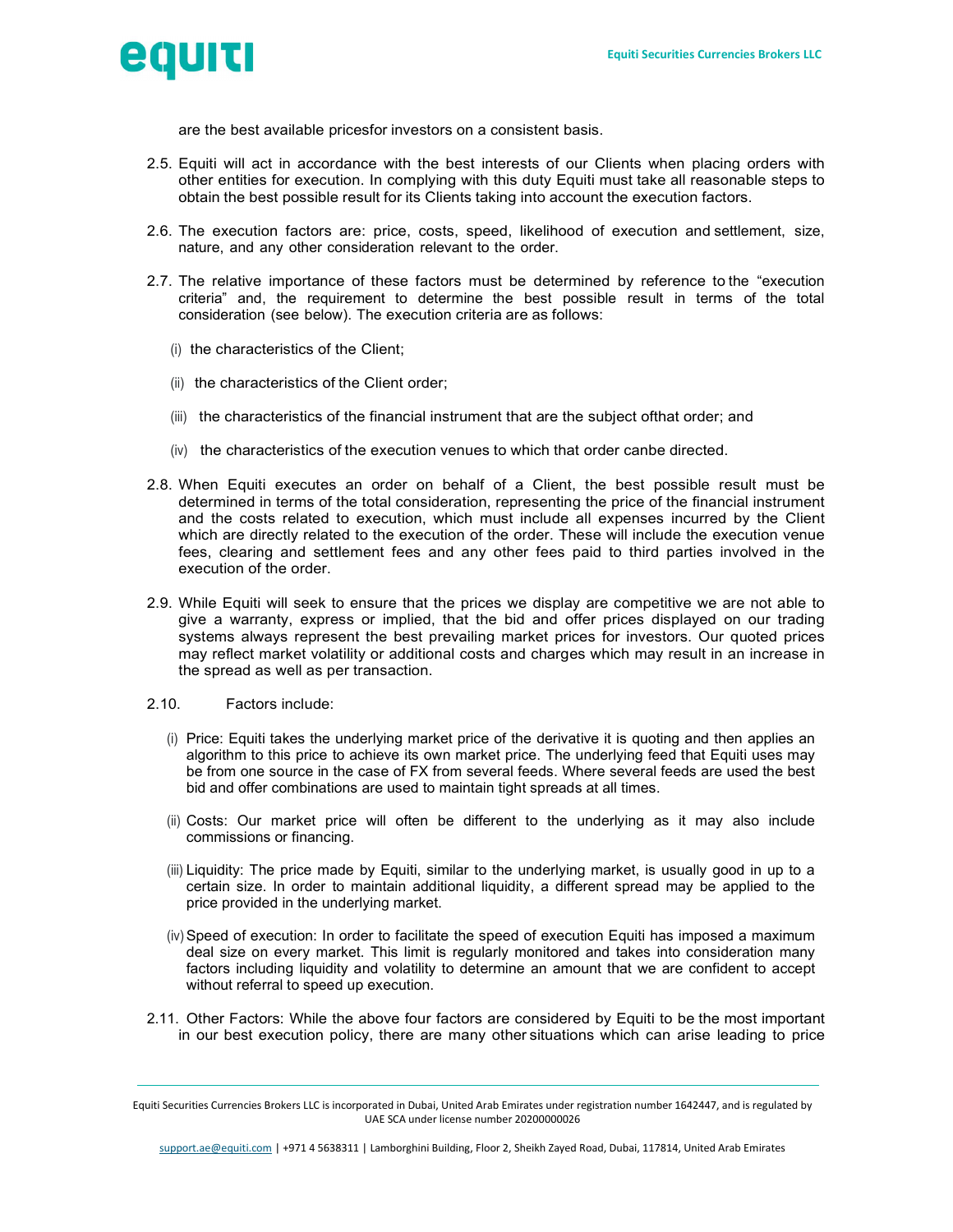

variations.

- $(i)$  Some markets which are quoted by Equiti are done so outside of normal market hours, and as such are known as 'grey markets'. In these situations, while every effort is made to keep prices and spreads consistent, this may not always be possible during particular volatile periods or during periods of illiquidity in corresponding markets.
- (ii) Financing charges made by Equiti are fair, competitive and transparent. These may include fees required to roll over open positions, and shall be disclosed to you on our website and the trading platform.
- (iii) There may be situations, through third party introductions or through partnership deals with affiliated companies that a commission or other income generated from your trade is shared with third parties. In such circumstances this will be made abundantly clear to the client by the party concerned and this information is available on request.

### 3. Equiti's Strategy

- 3.1. Monitoring: Equiti will monitor the effectiveness of its order execution arrangements, including this Order Execution Policy to identify and, where appropriate, correct any deficiencies.
- 3.2. Review: We will review our order execution arrangements and this Order Execution Policy at least annually or whenever a material change occurs that affects our ability to obtain the best result for the execution of orders on a consistent basis using the venues included in this Order Execution Policy.
- 3.3. Consent: Equiti is required to obtain your prior consent to our order execution policy. You will be deemed to provide such prior consent when you give us an order.

#### 4. Execution Venue

- 4.1. Execution Venue means the firm directly executing the orders. In this instance Equiti is the Execution Venue who is quoting prices which are provided to Equiti by:
	- (i) top tier global banks,
	- (ii) non-bank liquidity providers in the wholesale foreign exchange markets, and
	- (iii) OXO ECN Qualified Participants, that the firm believes will provide the best available prices to its clients on a consistent basis.
- 4.2. Equiti provides execution-only trading and services for its Clients in Foreign Exchange, and CFD trading.
- 4.3. Equiti does not offer any advice and does not offer equity share trading in its CFD offerings. It is the decision of Equiti's as to what markets it offers its clients and it does so, not as a broker but as a principal and counterparty to each trade. As such, every market offered by Equiti is quoted as a derivative of the underlying market and we are the only execution venue to which you have access through us.

## 5. Monitoring & Review

5.1. This policy along with all effective arrangements will be reviewed annually or whenever a material change occurs that affects the firm's ability to continue to obtain the best possible result for our Clients.

Equiti Securities Currencies Brokers LLC is incorporated in Dubai, United Arab Emirates under registration number 1642447, and is regulated by UAE SCA under license number 20200000026